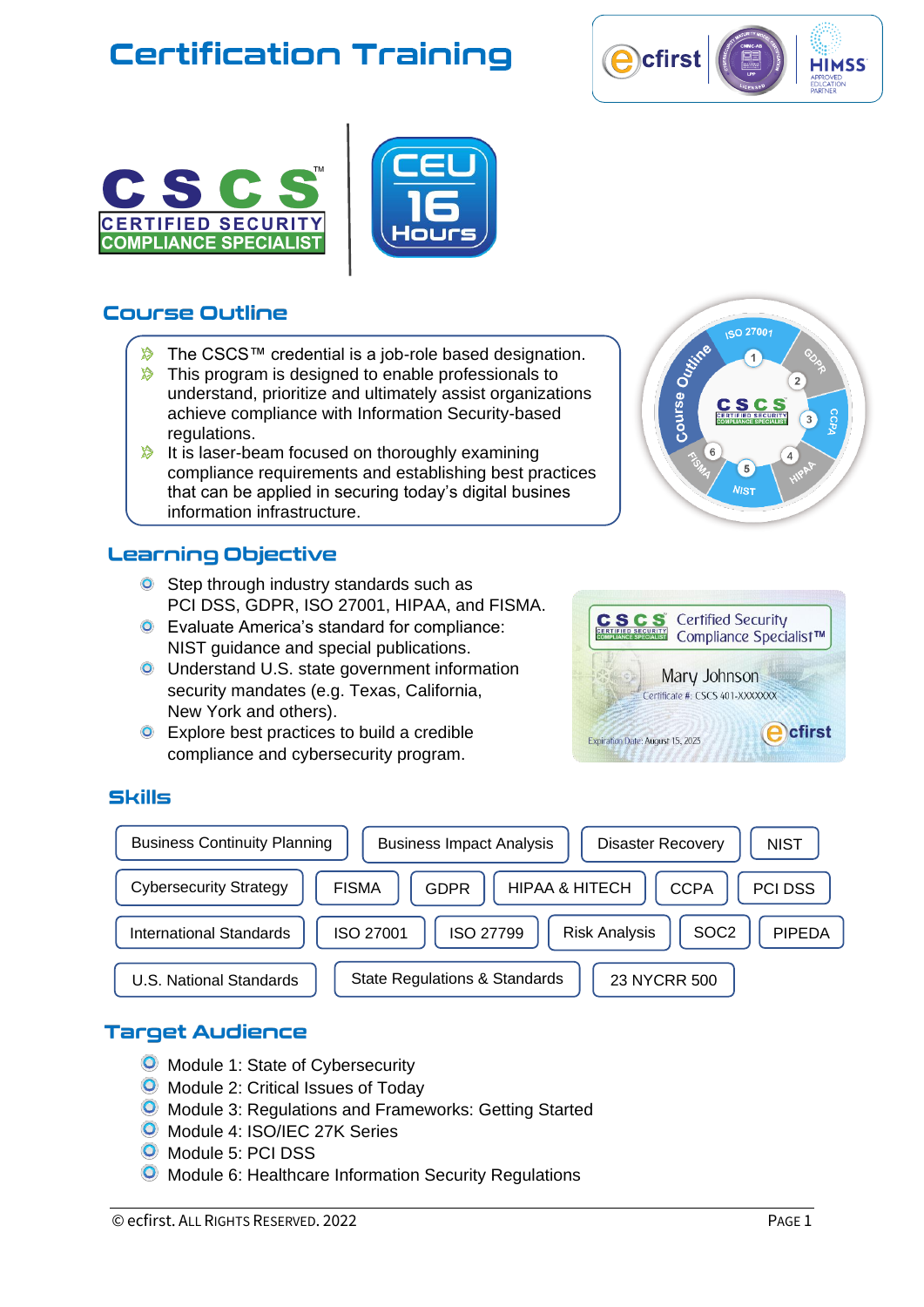

- **O** Module 7: U.S. Federal Regulations
- **O** Module 8: NIST Frameworks and Guidance
- **O** Module 9: U.S. State Regulations
- O Module 10: GDPR
- **O** Module 11: Incident Response Plan (IRP)
- **O** Module 12: Business Continuity Plan (BCP)

## **Course Content**

#### Module 1 - State of Cybersecurity

- **O** A Current Cyber Assessment: Results
- **O** Verizon Report (DBIR)
- **O** Ransomware Cyber-attacks
- **O** Our Past: A Mirror to Cyber Future
- **O** CCPA Regulation: The Future?
- **O** Bottom Line: Cyber Attack Lifecycle

#### Module 2 - Critical Issues of Todav

- **O** Cyber Kill Chain
- **O** Ransomware

#### Module 3 - Regulations and Frameworks: Getting Started

- **Gramm-Leach-Bliley (GLB)**
- **21 CFR Part 11**
- **O** NERC's Cybersecurity Standards
- **Sarbanes-Oxley Act of 2002**
- **O** Key SOX Titles and Sections
- **O** Federal Trade Commission (FTC)
- AICPA, SOC, SOC2, PIP, PIPEDA

#### Module 4 - ISO/IEC 27K Series

- **O** Introduction and Benefits of ISO
- **0** ISO 27799
- **O** ISO/IEC 27001
- **O** ISO/IEC 27002

#### Module 5 - PCI DSS

- **O** DSS Security Levels
- **O** PCI DSS Key Requirements
- **O** Achieving PCI DSS Compliance
- **O** Control Objectives

#### Module 6 - Healthcare Information Security Regulations

- **O** HITECH Act
- **O** HIPAA Final Rule and HITECH Act
- **O** HIPAA and HITECH Act
- **O** Business Associates
- **O** Breach Notification
- **O** HIPAA Privacy Rule
- **O** HIPAA Security Rule
	- o Administrative Safeguards
	- o Physical Safeguards
	- o Technical Safeguards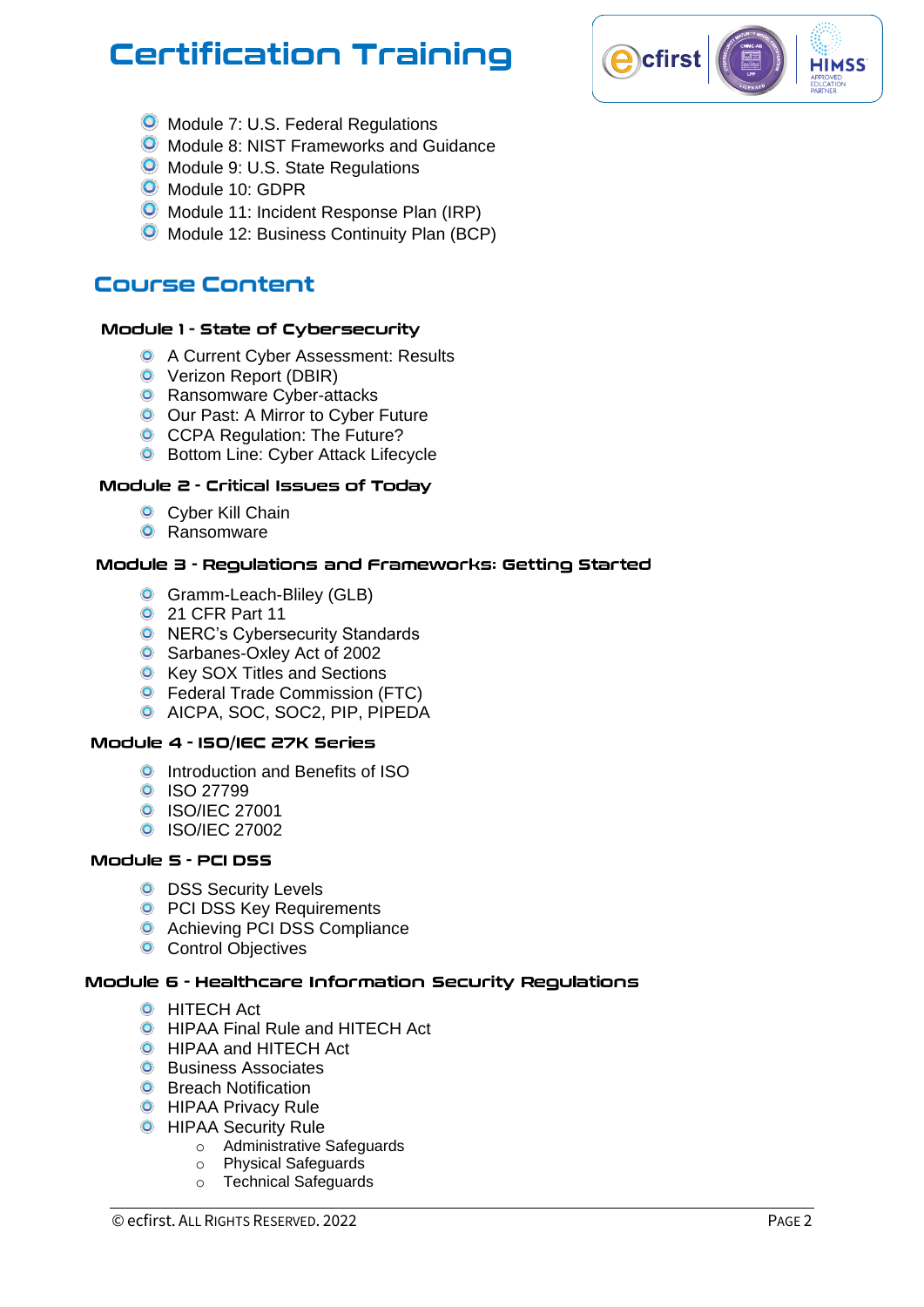

#### Module 7 - U.S. Federal Regulations

- **O** FISMA
- **O** FIPS
- **O** COOP
- FedRAMP

#### Module 8 - NIST Frameworks and Guidance

- **O** Role of NIST
- **O** NIST Cybersecurity Framework
- NIST SP 800 -53 Rev 5
- NIST SP 800 -37 Rev 1
- NIST SP 800 -37 Rev 2
- NIST SP 800 -171

#### Module 9 - U.S. State Regulations

- **O** California's CCPA
- **0** 23 NYCRR 500
- **O** SB 1386
- **O** AB 1950
- **O** AB 1298
- **O** AB 211
- **O** SB 541
- **O** SB 24
- **O** AB 1710
- O Massachusetts 201 CMR 17.00
- **O** Massachusetts M.G.L. c. 93H
- Colorado
- **O** Pennsylvania 73 P.S.
- **O** Nevada SB 227
- **O** Texas Privacy Rights

#### Module 10 - GDPR

- **O** Who Does GDPR Impact?
- **O** What Information Applies?
- **O** Key GDPR Requirements
- **O** Fundamental GDPR Concepts
- **O** Key GDPR Facts
- **O** Right to Erasure
- **O** Preparing for GDPR Enforcement

#### Module 11 - Incident Response Plan (IRP)

- **O** IRP Elements
- 6 Steps of Incident Response
- **O** Incident Response Plan Templates

#### Module 12 - Business Continuity Plan (BCP)

- **O** Core Objectives
- **O** Classification of Sensitive Information
- **O** Classification of Threats
- **O** Data Backup Plan
- **O** Disaster Recovery Plan Outline
- **O** Contingency Planning
- **O** RPO, RTO